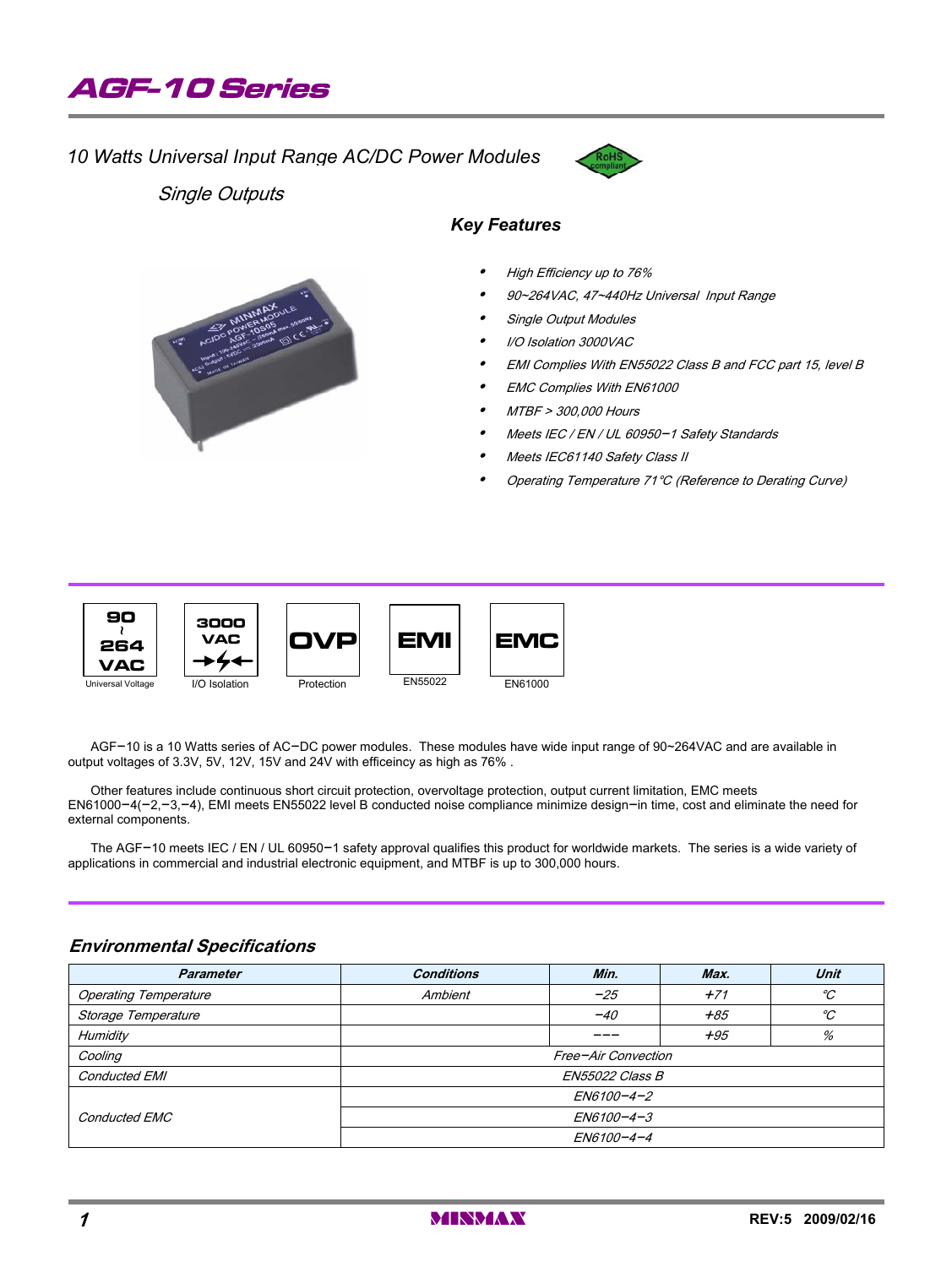

# **Model Selection Guide**

| <b>Model</b><br><b>Number</b> | <b>Output Voltage</b> | <b>Output Current</b> |            | <b>Input Current</b> |          | <b>Capacitive Load</b> | Efficiency |
|-------------------------------|-----------------------|-----------------------|------------|----------------------|----------|------------------------|------------|
|                               |                       |                       |            | 115VAC, 60Hz         |          |                        |            |
|                               |                       | Max.                  | Min.       | @Max. Load           | @No Load | Max.                   | @Max. Load |
|                               | <b>VDC</b>            | mA                    | mA         | mA(Typ.)             | mA(Typ.) | uF                     | $%$ (Typ.) |
| <i>AGF-10S03</i>              | 3.3                   | <i>2500</i>           | <i>250</i> | 171                  | 15       | <i>2200</i>            | 70         |
| <i>AGF-10S05</i>              | 5                     | <i>2000</i>           | 200        | 201                  | 15       | 2200                   | 72         |
| <i>AGF-10S12</i>              | 12                    | 833                   | 83         | 191                  | 15       | <i>1000</i>            | 76         |
| <i>AGF-10S15</i>              | 15                    | 667                   | 67         | 193                  | 15       | 1000                   | 75         |
| AGF-10S24                     | 24                    | 417                   | 42         | 201                  | 15       | 680                    | 72         |

#### **Input Fuse Selection Guide**

| <b>All Models</b>           |                       |  |  |
|-----------------------------|-----------------------|--|--|
| External Fuse (Recommended) | 1.5A Slow - Blow Type |  |  |

#### **Input Specifications**

| Parameter                           | <b>Model</b>  | Min. | Typ.    | Max. | Unit       |
|-------------------------------------|---------------|------|---------|------|------------|
| Input Voltage Range                 | All Models    | 90   | ___     | 264  | <b>VAC</b> |
| Input Frequency Range               |               | 47   | $ -$    | 440  | Hz         |
| Inrush Current (Cold Start at 25°C) | <i>115VAC</i> | ---- | ___     | 15   |            |
|                                     | <i>230VAC</i> | ---- | $- - -$ | 30   |            |

# *Output Specifications*

| <b>Parameter</b>               | <b>Conditions</b>                            | Min. | Typ.  | Max.  | Unit             |
|--------------------------------|----------------------------------------------|------|-------|-------|------------------|
| <b>Output Voltage Accuracy</b> |                                              |      | ±1.0  | ±2.0  | %                |
| Line Regulation                | Vin=Min. to Max.                             |      | ±0.5  | ±1.0  | %                |
| <b>Load Regulation</b>         | lo=Min. to Max.                              |      | ±0.5  | ±1.0  | %                |
| Ripple & Noise (20MHz)         | 3.3 & 5.0VDC Output Models                   |      | 1.5   | 1.8   | $\%V_{op}$ of Vo |
|                                | <b>Other Output Models</b>                   |      | 0.8   | 1.0   | $\%V_{op}$ of Vo |
| <b>Over Voltage Protection</b> | Zener diode clamp                            |      | 120   |       | % of Vo          |
| Temperature Coefficient        |                                              |      | ±0.01 | ±0.02 | $\%$ /°C         |
| Overshoot                      |                                              |      |       | 5     | %                |
| <b>Current limitation</b>      | 85VAC, Hiccup technique, auto-recovery       | 105  |       |       | %                |
| Short circuit protection       | Hiccup mode, indefinite (automatic recovery) |      |       |       |                  |

# **General Specifications**

| <b>Parameter</b>              | <b>Conditions</b>                          | Min.        | Typ. | Max. | Unit           |
|-------------------------------|--------------------------------------------|-------------|------|------|----------------|
| Isolation Voltage Rated       | Input to Output, 60 Seconds<br><i>3000</i> |             |      |      | <i>VAC</i>     |
| <b>Isolation Voltage Test</b> | Input to output, Flash Tested for 1 Second | <i>4700</i> | ---  |      | <i>VDC</i>     |
| <b>Isolation Resistance</b>   | <i>500VDC</i>                              | <i>100</i>  |      |      | $M\Omega$      |
| <b>Switching Frequency</b>    |                                            |             | 125  |      | KHz            |
| Hold-up Time                  | <i><b>115VAC, 60Hz</b></i>                 |             | 15   |      | ms             |
| <b>MTBF</b>                   | MIL-HDBK-217F @ 25°C, Ground Benign        | 330         |      |      | <b>K</b> Hours |

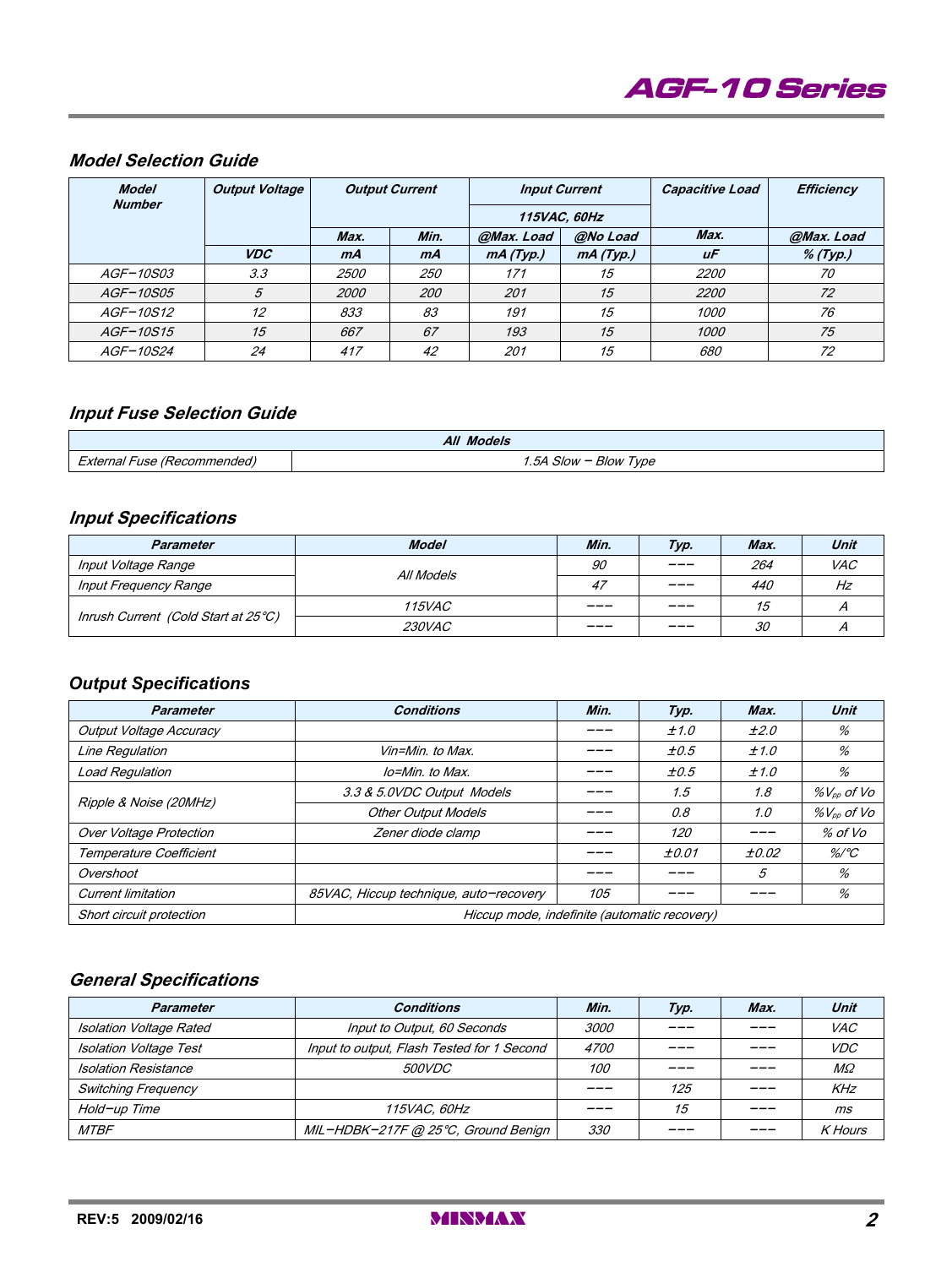# AGF-10 Series

#### **Note :**

- 1. Specifications typical at Ta=+25°C, resistive load, 115VAC, 60Hz input voltage, rated output current unless otherwise noted.
- 2. Ripple & Noise measurement bandwidth is 0-20 MHz.
- 3. These power modules require a minimum output loading to maintain specified regulation.
- 4. Operation under no-load conditions will not damage these devices; however they may not meet all listed specifications.
- 5. All AC/DC modules should be externally fused at the front end for protection.
- 6. Other input and output voltage may be available, please contact factory.
- 7. Specifications subject to change without notice.

#### **Block Diagram**



**Derating Curve**